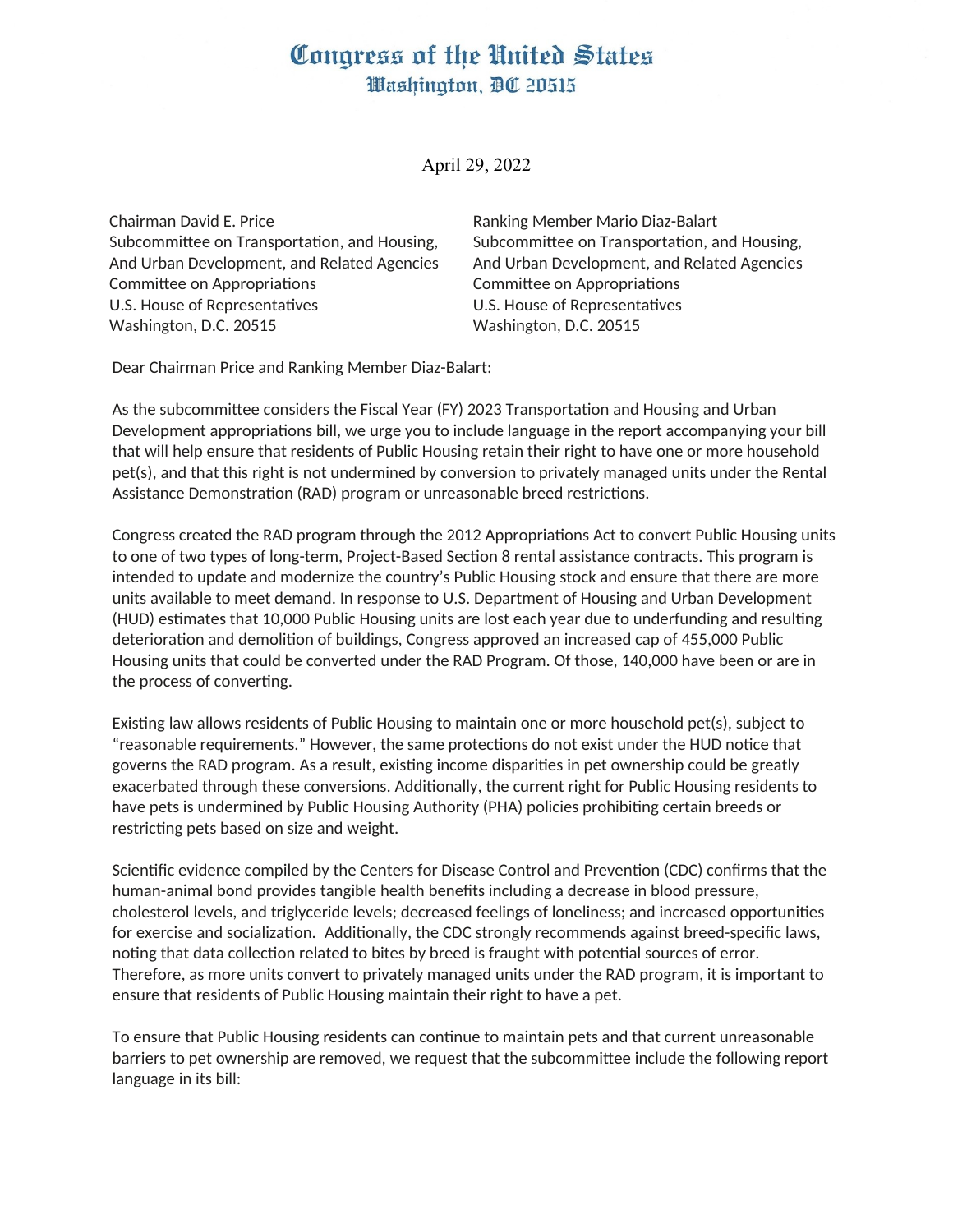*"The Committee is concerned that the conversion of public housing properties managed by Public Housing Authorities (PHAs) through the Rental Assistance Demonstration (RAD) program may impact pet retention. Scientific evidence compiled by the Centers for Disease Control and Prevention (CDC) confirms that the human-animal bond provides tangible health benefits: having a pet can decrease blood pressure, cholesterol levels, and triglyceride levels; decrease feelings of loneliness; and increase opportunities for exercise and socialization. Currently, residents of Public Housing have the right to have one or more household pet, subject to reasonable restrictions. However, some RAD conversions may threaten the ability of public housing residents to retrain this right. The Committee instructs the Department of Housing and Urban Development to ensure that residents of properties that convert from PHA management to the RAD program, as well as new residents of properties that have converted under the RAD program, be afforded the same right to maintain pets as under the Public Housing program. Furthermore, reasonable restrictions on permitted pets owned by residents of PHA or RAD units should not include prohibitions on specific breeds of animals, which can exacerbate housing insecurity for low-income families by forcing families to choose inferior housing situations in order to keep their pets."*

Thank you for considering this request, which would help reduce income disparities in pet ownership and prevent loving families from having to relinquish their pets.

Sincerely,

Adam B. Schiff Member of Congress

Brian K. Fitzpatrick Member of Congress

Cori Bush Member of Congress

Ro Khanna Member of Congress

Ann McLane Kuster Member of Congress

Anna G. Eshoo Member of Congress

anetta Member of Congress